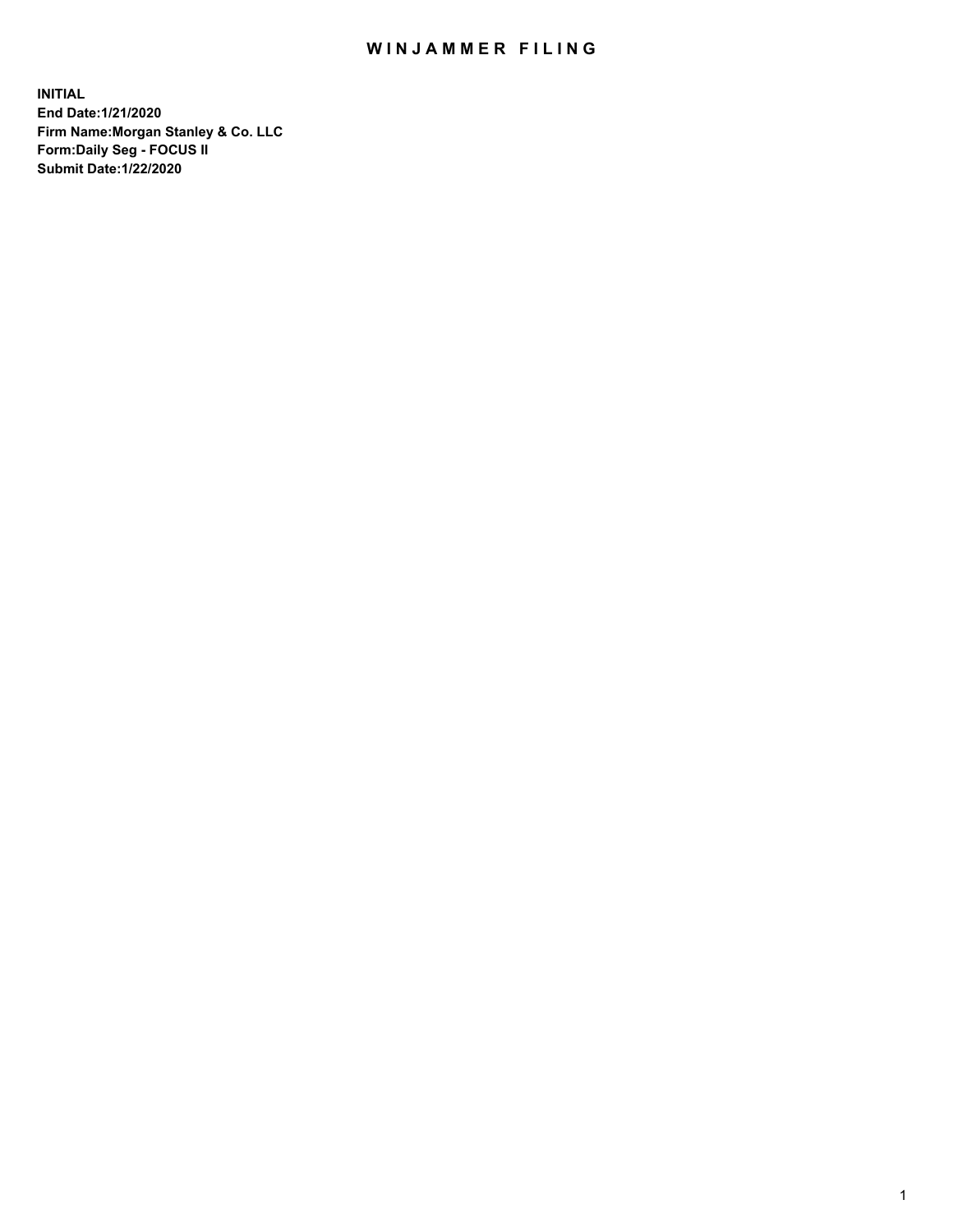**INITIAL End Date:1/21/2020 Firm Name:Morgan Stanley & Co. LLC Form:Daily Seg - FOCUS II Submit Date:1/22/2020 Daily Segregation - Cover Page**

| Name of Company                                                                   | Morgan Stanley & Co. LLC     |
|-----------------------------------------------------------------------------------|------------------------------|
| <b>Contact Name</b>                                                               | <b>Ikram Shah</b>            |
| <b>Contact Phone Number</b>                                                       | 212-276-0963                 |
| <b>Contact Email Address</b>                                                      | Ikram.shah@morganstanley.com |
| FCM's Customer Segregated Funds Residual Interest Target (choose one):            |                              |
| a. Minimum dollar amount: ; or                                                    | 235,000,000                  |
| b. Minimum percentage of customer segregated funds required:% ; or                | <u>0</u>                     |
| c. Dollar amount range between: and; or                                           | 0 <sub>0</sub>               |
| d. Percentage range of customer segregated funds required between: % and %.       | 0 <sub>0</sub>               |
| FCM's Customer Secured Amount Funds Residual Interest Target (choose one):        |                              |
| a. Minimum dollar amount: ; or                                                    | 140,000,000                  |
| b. Minimum percentage of customer secured funds required:%; or                    | <u>0</u>                     |
| c. Dollar amount range between: and; or                                           | 0 <sub>0</sub>               |
| d. Percentage range of customer secured funds required between:% and%.            | 0 <sub>0</sub>               |
| FCM's Cleared Swaps Customer Collateral Residual Interest Target (choose one):    |                              |
| a. Minimum dollar amount: ; or                                                    | 92,000,000                   |
| b. Minimum percentage of cleared swaps customer collateral required:% ; or        | <u>0</u>                     |
| c. Dollar amount range between: and; or                                           | <u>00</u>                    |
| d. Percentage range of cleared swaps customer collateral required between:% and%. | 00                           |

Attach supporting documents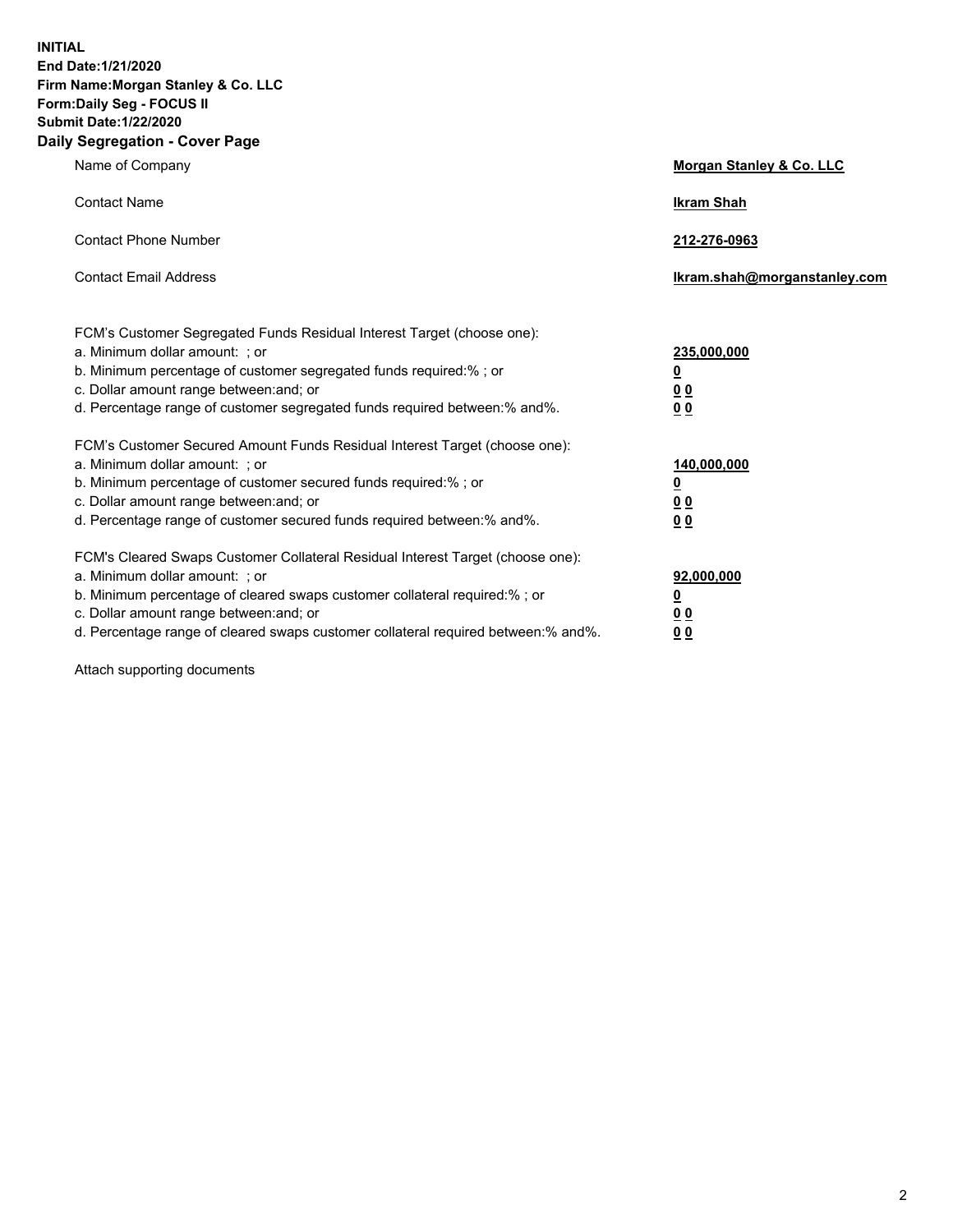## **INITIAL End Date:1/21/2020 Firm Name:Morgan Stanley & Co. LLC Form:Daily Seg - FOCUS II Submit Date:1/22/2020 Daily Segregation - Secured Amounts** Foreign Futures and Foreign Options Secured Amounts Amount required to be set aside pursuant to law, rule or regulation of a foreign government or a rule of a self-regulatory organization authorized thereunder **0** [7305] 1. Net ledger balance - Foreign Futures and Foreign Option Trading - All Customers A. Cash **3,109,463,356** [7315] B. Securities (at market) **2,086,193,909** [7317] 2. Net unrealized profit (loss) in open futures contracts traded on a foreign board of trade **178,346,619** [7325] 3. Exchange traded options a. Market value of open option contracts purchased on a foreign board of trade **3,531,123** [7335] b. Market value of open contracts granted (sold) on a foreign board of trade **-10,393,904** [7337] 4. Net equity (deficit) (add lines 1. 2. and 3.) **5,367,141,103** [7345] 5. Account liquidating to a deficit and account with a debit balances - gross amount **61,497,497** [7351] Less: amount offset by customer owned securities **-60,370,676** [7352] **1,126,821** 6. Amount required to be set aside as the secured amount - Net Liquidating Equity Method (add lines 4 and 5) 7. Greater of amount required to be set aside pursuant to foreign jurisdiction (above) or line 6. FUNDS DEPOSITED IN SEPARATE REGULATION 30.7 ACCOUNTS 1. Cash in banks A. Banks located in the United States **469,776,090** [7500] B. Other banks qualified under Regulation 30.7 **692,316,754** [7520] **1,162,092,844** 2. Securities A. In safekeeping with banks located in the United States **195,127,338** [7540] B. In safekeeping with other banks qualified under Regulation 30.7 **0** [7560] **195,127,338** [7570] 3. Equities with registered futures commission merchants A. Cash **13,249,202** [7580] B. Securities **0** [7590] C. Unrealized gain (loss) on open futures contracts **4,351,863** [7600] D. Value of long option contracts **0** [7610] E. Value of short option contracts **0** [7615] **17,601,065** [7620] 4. Amounts held by clearing organizations of foreign boards of trade A. Cash **0** [7640] B. Securities **0** [7650] C. Amount due to (from) clearing organization - daily variation **0** [7660] D. Value of long option contracts **0** [7670] E. Value of short option contracts **0** [7675] **0** [7680] 5. Amounts held by members of foreign boards of trade A. Cash **2,127,340,271** [7700] B. Securities **1,891,066,571** [7710] C. Unrealized gain (loss) on open futures contracts **173,994,756** [7720] D. Value of long option contracts **3,531,123** [7730] E. Value of short option contracts **-10,393,904** [7735] **4,185,538,817** 6. Amounts with other depositories designated by a foreign board of trade **0** [7760] 7. Segregated funds on hand **0** [7765] 8. Total funds in separate section 30.7 accounts **5,560,360,064** [7770]

- 
- 9. Excess (deficiency) Set Aside for Secured Amount (subtract line 7 Secured Statement Page 1 from Line 8)
- 10. Management Target Amount for Excess funds in separate section 30.7 accounts **140,000,000** [7780]
- 11. Excess (deficiency) funds in separate 30.7 accounts over (under) Management Target **52,092,140** [7785]

[7354] **5,368,267,924** [7355]

**5,368,267,924** [7360]

[7530]

[7740] **192,092,140** [7380]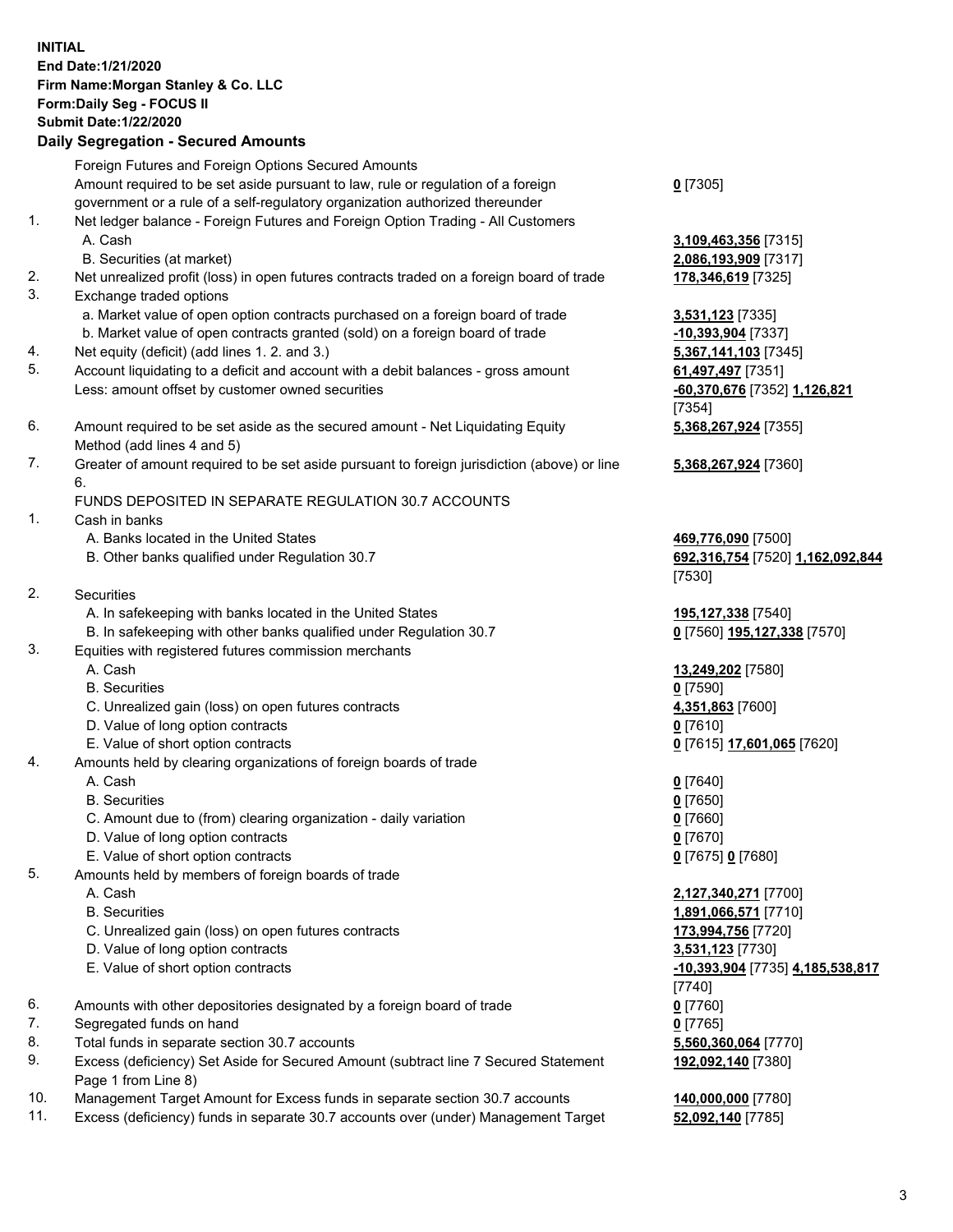**INITIAL End Date:1/21/2020 Firm Name:Morgan Stanley & Co. LLC Form:Daily Seg - FOCUS II Submit Date:1/22/2020 Daily Segregation - Segregation Statement** SEGREGATION REQUIREMENTS(Section 4d(2) of the CEAct) 1. Net ledger balance A. Cash **8,850,022,137** [7010] B. Securities (at market) **6,085,755,845** [7020] 2. Net unrealized profit (loss) in open futures contracts traded on a contract market **2,257,990,312** [7030] 3. Exchange traded options A. Add market value of open option contracts purchased on a contract market **405,117,580** [7032] B. Deduct market value of open option contracts granted (sold) on a contract market **-349,717,346** [7033] 4. Net equity (deficit) (add lines 1, 2 and 3) **17,249,168,528** [7040] 5. Accounts liquidating to a deficit and accounts with debit balances - gross amount **367,270,941** [7045] Less: amount offset by customer securities **-365,682,771** [7047] **1,588,170** [7050] 6. Amount required to be segregated (add lines 4 and 5) **17,250,756,698** [7060] FUNDS IN SEGREGATED ACCOUNTS 7. Deposited in segregated funds bank accounts A. Cash **4,022,309,818** [7070] B. Securities representing investments of customers' funds (at market) **0** [7080] C. Securities held for particular customers or option customers in lieu of cash (at market) **878,003,366** [7090] 8. Margins on deposit with derivatives clearing organizations of contract markets A. Cash **7,442,007,760** [7100] B. Securities representing investments of customers' funds (at market) **0** [7110] C. Securities held for particular customers or option customers in lieu of cash (at market) **5,207,752,479** [7120] 9. Net settlement from (to) derivatives clearing organizations of contract markets **-69,581,180** [7130] 10. Exchange traded options A. Value of open long option contracts **405,117,580** [7132] B. Value of open short option contracts **-349,717,346** [7133] 11. Net equities with other FCMs A. Net liquidating equity **2,242,459** [7140] B. Securities representing investments of customers' funds (at market) **0** [7160] C. Securities held for particular customers or option customers in lieu of cash (at market) **0** [7170] 12. Segregated funds on hand **0** [7150] 13. Total amount in segregation (add lines 7 through 12) **17,538,134,936** [7180] 14. Excess (deficiency) funds in segregation (subtract line 6 from line 13) **287,378,238** [7190]

- 15. Management Target Amount for Excess funds in segregation **235,000,000** [7194]
- 16. Excess (deficiency) funds in segregation over (under) Management Target Amount Excess

**52,378,238** [7198]